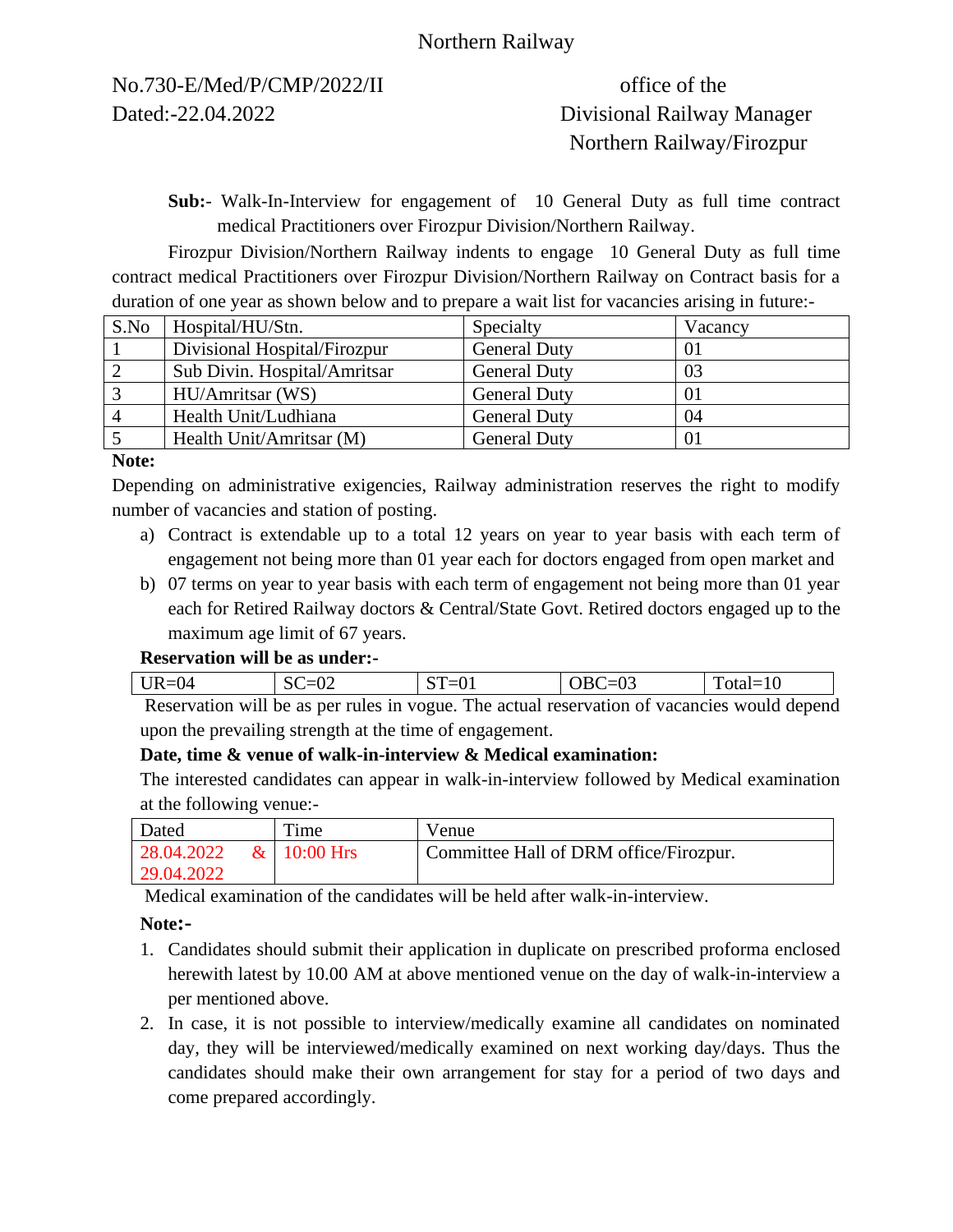## **Remuneration:-**

Consolidated remuneration is as under:-

| Category of CMPs | Monthly Remuneration (in Rs.) |
|------------------|-------------------------------|
| <b>GDMO</b>      | 75,000/-                      |

If Govt. Accommodation is provided, an amount equivalent to House Rent Allowance payable to a fresh entrant to Group-A Jr.Scale and licence fee of Railway accommodation so provided shall be deducted from the monthly remuneration payable to the CMP.

## **Remuneration for retired Railway doctors & central/State Govt. retired doctors:**

Consolidated remuneration at the rates of Rs. 75,000/- per month will be admissible (subject to the condition that remuneration +Pension drawn should not exceed the last pay drawn), if Govt. accommodation is not provided. If Govt. accommodation is provided, an amount equivalent to House Rest Allowance payable to a fresh entrant to Group-A Jr. Scale and licence fee of Railway accommodation so provided shall be deducted from the monthly remuneration payable to the CMP.

## **Age Limit:**

Candidates should not have completed more than 53 years of age as on 01.01.2022 However, age relaxation of 05 years SC/ST and 03 years for OBC candidates.

#### **Age limit for retired railway doctors and central/state Govt. retired doctors:**

Candidate should not have completed more than 65 years of age as on 01.01.2022.

#### **Terms & conditions:**

Engagement of doctors would be on contract basis initially for a period of one year on annual basis up to a maximum of 12 terms as per administrative requirement on the basis of assessment of performance of CMPs. However, services of these doctors can be terminated even before the expiry of one year after giving 15 days notice on either side. Railway administration reserves the right to terminate the contract at any time during the contract by giving 15 days notice or payment of 15 days remuneration without assigning any reason whatsoever. The services rendered as contract doctor is a stop gap arrangement and will not be taken in to consideration in case of their selection through UPSC. It will also not confer upon them any right for regularization or permanent absorption in the Railways. The engagement shall purely be on contract basis for a period of one year or till the regular incumbent joins, whichever is earlier.

## **Terms & condition for retired railway doctors & Central/State Govt. Retired doctors:-**

Engagement of retired Railway doctors & Central/State Govt. Doctors as CMPs would be purely on contract basis initially for period of one year on annual basis up to a maximum of 07 terms as per administrative requirement. The engagement of CMPs shall be for a period of one year or less from the date of entering into contract or till a regular incumbent joins or on attaining the age of 67 years by the retired railway & Central/State Govt. retired doctors engaged as CMPs shall not have any claim or right for his/her continuity in service or automatic extension of the term of contract. During the validity of contract, the CMP shall be at liberty to terminate the contract for betterment of his/her career or on any ground by giving 15 days notice to the Railways. Railway administration reserves the right to terminate contract at any time during the contract by giving 15 days notice remuneration without assigning any reason whatsoever.

### **Essential educational qualification**

(i) **For General Duty doctors:** MBBS degree (with completion of internship) from any University/Institution recognized by Indian Medical Council.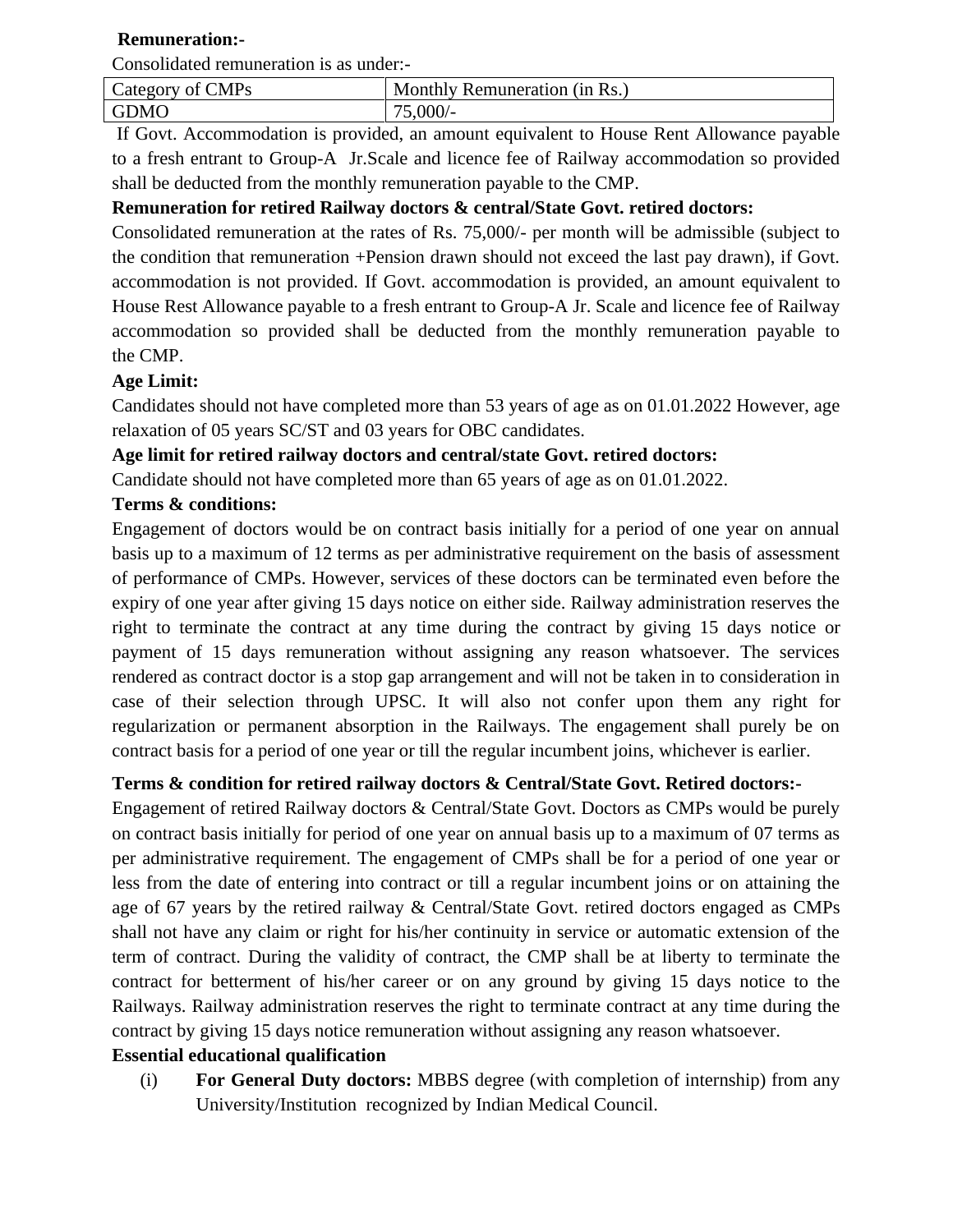## **Experience:**

For general duty doctors, the candidates with experience will be given preference. Contract is liable to be terminated, if the contract Medial Practitioner is found to be mentally or physically incapacitated.

## **Note:-**

- (i) The Doctor so engaged on Contract basis will not be allowed for private practice.
- (ii) The contract doctor shall not be entitled for Railway quarter etc as a matter of right.
- (iii) Candidates should bring their application form along with original and attested copies of all educational certificates & mark-sheets (along with experience certificate). No TA/DA is admissible.
- (iv) SC/ST/OBC candidates should bring their caste certificate. (in central Govt. format)
- (v) Retired Doctors will bring a copy of their Pension Payment order (PPO).
- (vi) The offer of engagement to selected candidates shall be issued subject to availability of vacancy as per requirement in Hospital/Heath Units located at different stations on "as is where is basis". Administrative reserves the right to change the place of posting and number of vacancy as per administrative needs. The CMP specialist doctors so selected shall also have to carry out general duties as and when required by Railway administration is addition to their special work.
- (vii) Unfilled post of specialist will be filled up by General Duty Medical Practitioners.
- (viii) The placed of notified vacancies can be changed as per requirement of the administration.
- (ix) The notification can be downloaded from Northern Railway's websites [www.nr.indianrailways.gov.in](http://www.nr.indianrailways.gov.in/)
- (x) After approval of the panel by competent authority, the panel will be uploaded at Northern Railway's website [www.nr.indianrailways.gov.in](http://www.nr.indianrailways.gov.in/) suitable candidates will be intimated through speed-post telephone calls and SMS to report at Divisional Office/Firozpur for posting. The candidates who do not report at the assigned date and time will forfeit their chance of correct engagement and such engagement will be offered to the next empanelled candidate. Digitally signed by



TARUN GOYAL Date: 2022.04.22 15:07:49 +05'30'

 Divisional Personnel Officer Northern Railway/Firozpur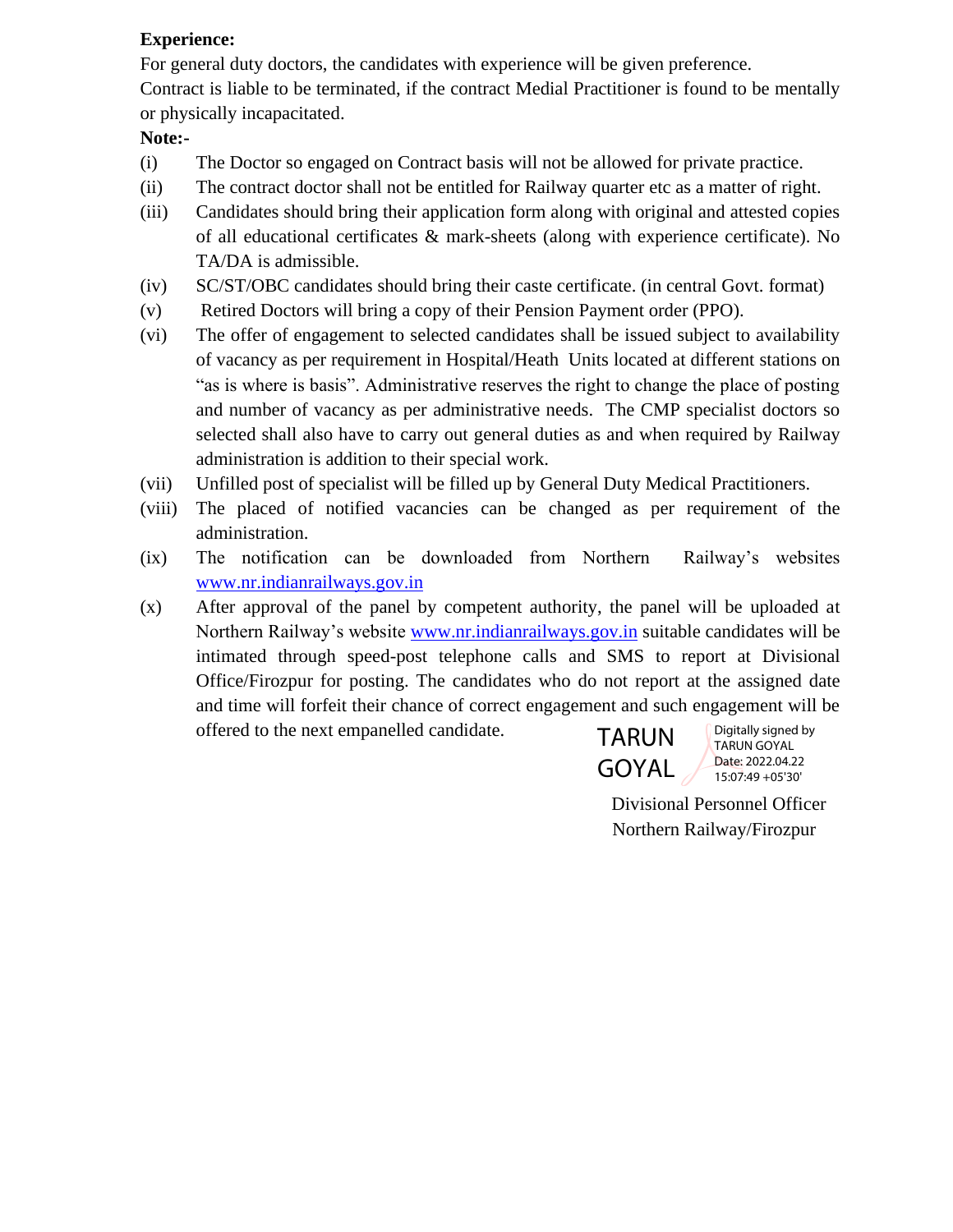## **Application format for Walk-In-Interview for Retired Railway/Central/State Govt. Doctors and other than Retired Railway/Central/State Govt. doctors.**

Whether the applicant is fresh/retired Railway/Central/State Govt. doctors. Kindly indicate:-………………………………………………………………………………….

Divisional Railway Manager (P) Northern Railway, Firozpur

Latest passport size photograph duly self attested half on photo and half on application

| 1.                               | Name (in block letters)                    |               |
|----------------------------------|--------------------------------------------|---------------|
| 2.                               | Father/Husband's name (block letters)      |               |
| 3.                               | Permanent address                          |               |
|                                  |                                            |               |
|                                  |                                            |               |
|                                  |                                            |               |
|                                  | Postal address                             |               |
|                                  |                                            |               |
| 5.                               | Email address (in very clear words)        |               |
| 6.                               | Mobile No./DOT with STD code               |               |
| $7_{\scriptscriptstyle{\ddots}}$ | Date of Birth                              |               |
|                                  | & age as on 01.01.2022                     | (yrsmthsdays) |
| 8.                               | Category to which belongs to               |               |
| 9.                               | <b>Nationality</b>                         |               |
|                                  | 10. Indicate choice of posting (minimum 3) |               |
|                                  |                                            |               |
|                                  |                                            |               |
|                                  |                                            |               |
|                                  | 11. Have you worked in Railway as a CMP if |               |
|                                  | Yes, give details.                         |               |